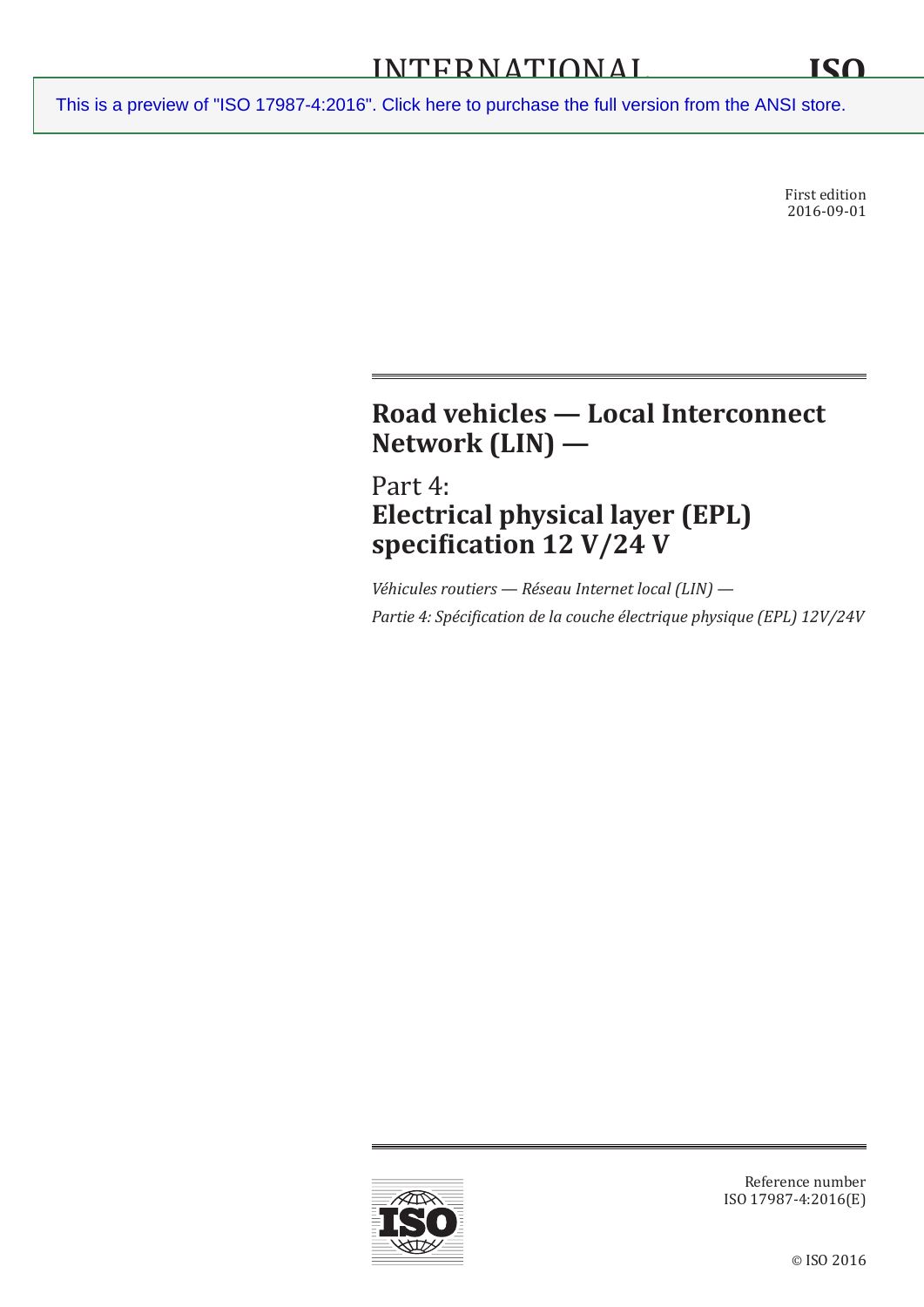

#### © ISO 2016, Published in Switzerland

All rights reserved. Unless otherwise specified, no part of this publication may be reproduced or utilized otherwise in any form or by any means, electronic or mechanical, including photocopying, or posting on the internet or an intranet, without prior written permission. Permission can be requested from either ISO at the address below or ISO's member body in the country of the requester.

ISO copyright office Ch. de Blandonnet 8 • CP 401 CH-1214 Vernier, Geneva, Switzerland Tel. +41 22 749 01 11 Fax +41 22 749 09 47 copyright@iso.org www.iso.org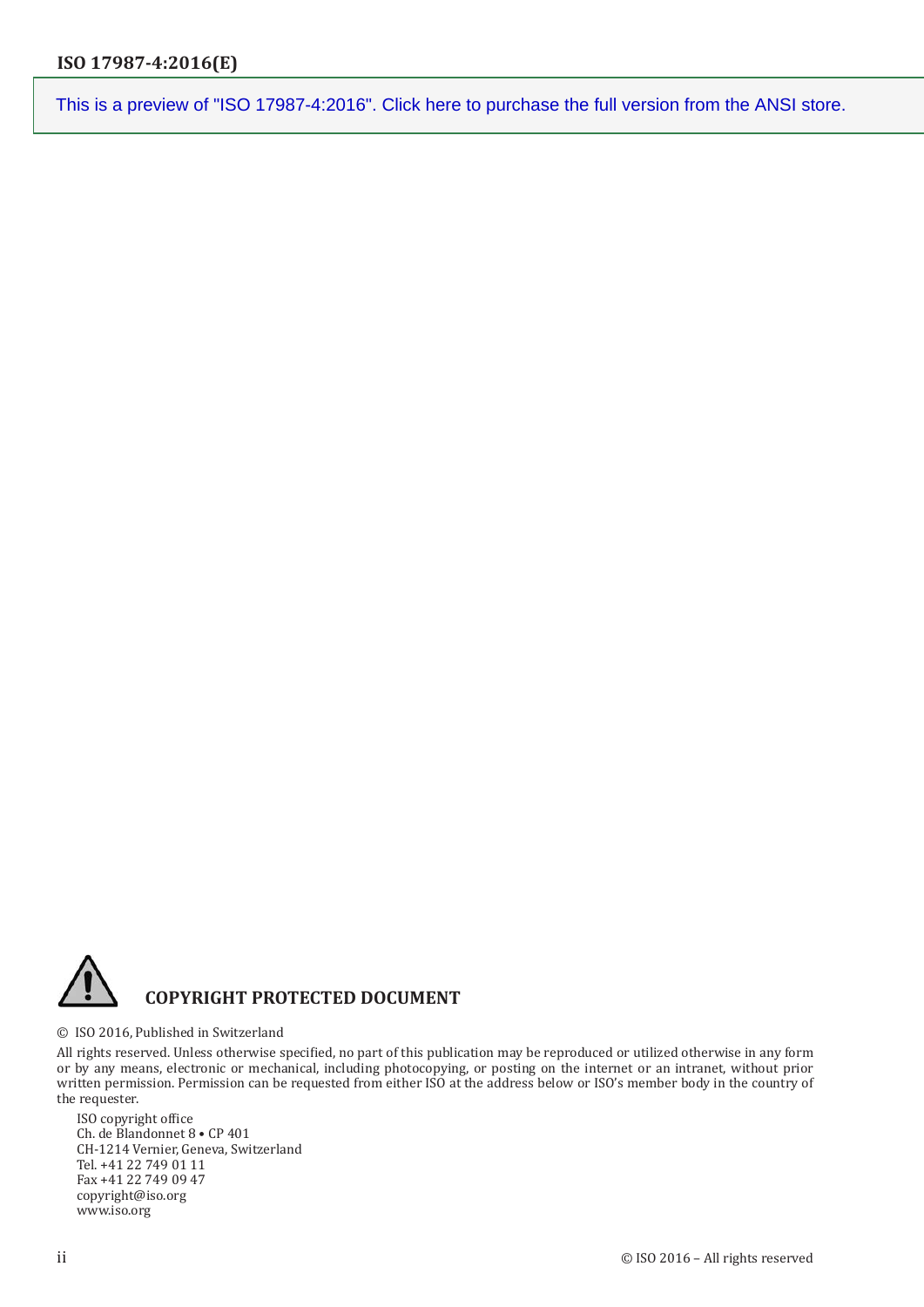|                 | <b>Contents</b><br>Page |                |  |  |
|-----------------|-------------------------|----------------|--|--|
|                 |                         |                |  |  |
|                 |                         |                |  |  |
| 1               |                         |                |  |  |
|                 |                         |                |  |  |
| 2               |                         |                |  |  |
| 3               |                         |                |  |  |
|                 | 3.1                     |                |  |  |
|                 | 3.2                     |                |  |  |
|                 | 3.3                     |                |  |  |
| 4               |                         |                |  |  |
| 5               |                         |                |  |  |
|                 | 5.1                     |                |  |  |
|                 |                         | 5.1.1          |  |  |
|                 |                         | 5.1.2          |  |  |
|                 | 5.2                     |                |  |  |
|                 |                         | 5.2.1<br>5.2.2 |  |  |
|                 |                         | 5.2.3          |  |  |
|                 | 5.3                     |                |  |  |
|                 |                         | 5.3.1          |  |  |
|                 |                         | 5.3.2          |  |  |
|                 |                         | 5.3.3          |  |  |
|                 |                         | 5.3.4          |  |  |
|                 |                         | 5.3.5          |  |  |
|                 |                         | 5.3.6<br>5.3.7 |  |  |
|                 |                         | 5.3.8          |  |  |
|                 |                         | 5.3.9          |  |  |
|                 |                         | 5.3.10         |  |  |
|                 |                         |                |  |  |
| Bibliography 27 |                         |                |  |  |
|                 |                         |                |  |  |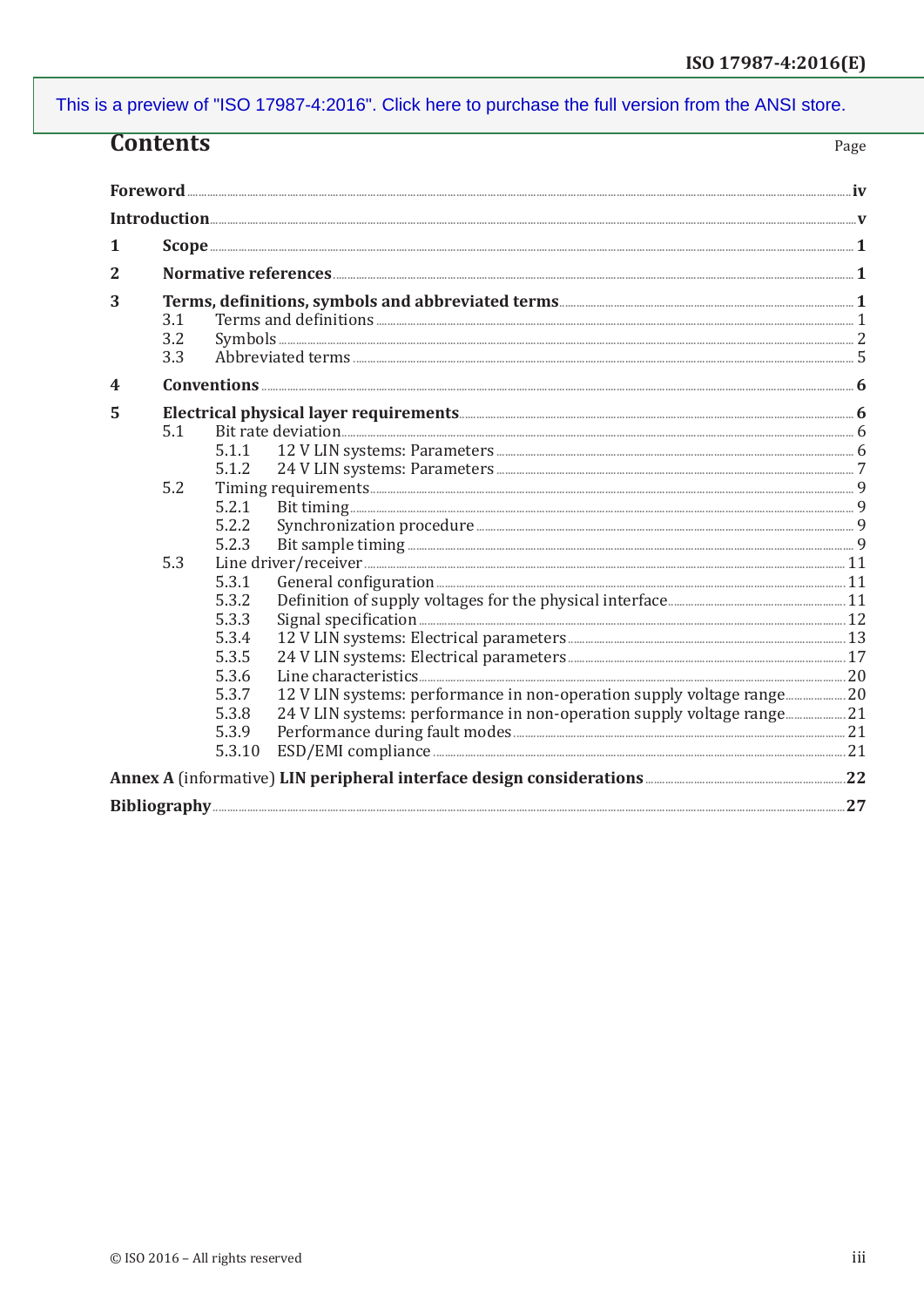### **Foreword**

ISO (the International Organization for Standardization) is a worldwide federation of national standards bodies (ISO member bodies). The work of preparing International Standards is normally carried out through ISO technical committees. Each member body interested in a subject for which a technical committee has been established has the right to be represented on that committee. International organizations, governmental and non-governmental, in liaison with ISO, also take part in the work. ISO collaborates closely with the International Electrotechnical Commission (IEC) on all matters of electrotechnical standardization.

The procedures used to develop this document and those intended for its further maintenance are described in the ISO/IEC Directives, Part 1. In particular the different approval criteria needed for the different types of ISO documents should be noted. This document was drafted in accordance with the editorial rules of the ISO/IEC Directives, Part 2 (see [www.iso.org/directives\)](http://www.iso.org/directives).

Attention is drawn to the possibility that some of the elements of this document may be the subject of patent rights. ISO shall not be held responsible for identifying any or all such patent rights. Details of any patent rights identified during the development of the document will be in the Introduction and/or on the ISO list of patent declarations received (see [www.iso.org/patents](http://www.iso.org/patents)).

Any trade name used in this document is information given for the convenience of users and does not constitute an endorsement.

For an explanation on the meaning of ISO specific terms and expressions related to conformity assessment, as well as information about ISO's adherence to the World Trade Organization (WTO) principles in the Technical Barriers to Trade (TBT) see the following URL: [www.iso.org/iso/foreword.html](http://www.iso.org/iso/foreword.html).

The committee responsible for this document is ISO/TC 22, *Road vehicles*, Subcommittee SC 31, *Data communication*.

A list of all parts in the ISO 17987 series can be found on the ISO website.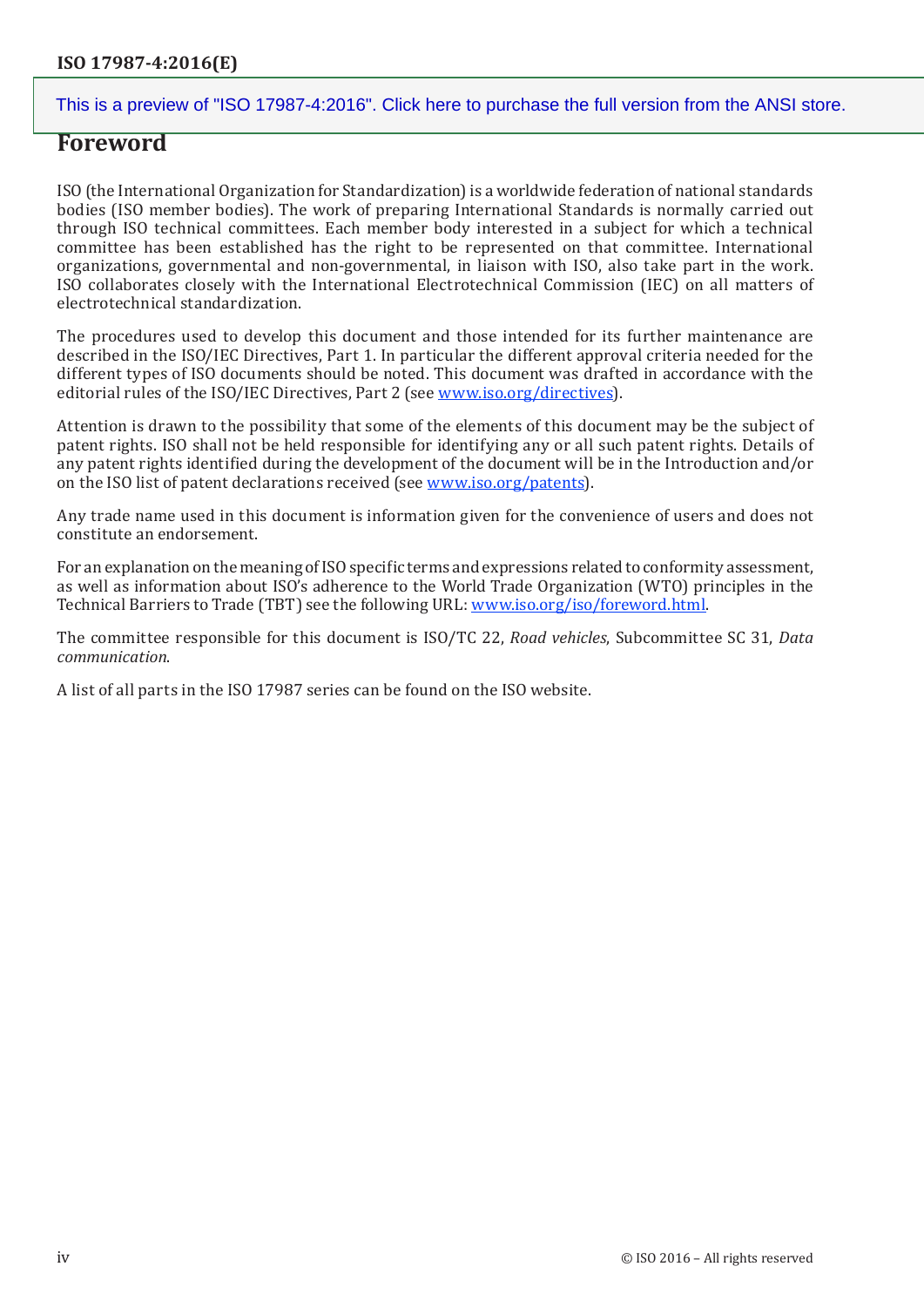## **Introduction**

ISO 17987 (all parts) specifies the use cases, the communication protocol and physical layer requirements of an in-vehicle communication network called Local Interconnect Network (LIN).

The LIN protocol as proposed is an automotive focused low speed universal asynchronous receiver transmitter (UART) based network. Some of the key characteristics of the LIN protocol are signalbased communication, schedule table based frame transfer, master/slave communication with error detection, node configuration and diagnostic service transportation.

The LIN protocol is for low-cost automotive control applications, for example, door module and air condition systems. It serves as a communication infrastructure for low-speed control applications in vehicles by providing:

- signal-based communication to exchange information between applications in different nodes;
- bit rate support from 1 kbit/s to 20 kbit/s;
- deterministic schedule table-based frame communication;
- network management that wakes up and puts the LIN cluster into sleep state in a controlled manner;
- status management that provides error handling and error signalling;
- transport layer that allows large amount of data to be transported (such as diagnostic services);
- specification of how to handle diagnostic services;
- electrical physical layer specifications;
- node description language describing properties of slave nodes;
- network description file describing behaviour of communication;
- application programmer's interface.

ISO 17987 (all parts) is based on the open systems interconnection (OSI) Basic Reference Model as specified in ISO/IEC 7498-1 which structures communication systems into seven layers.

The OSI model structures data communication into seven layers called (top down) *application layer* (layer 7), *presentation layer*, *session layer*, *transport layer*, *network layer*, *data link layer* and *physical layer* (layer 1). A subset of these layers is used in ISO 17987 (all parts).

ISO 17987 (all parts) distinguishes between the services provided by a layer to the layer above it and the protocol used by the layer to send a message between the peer entities of that layer. The reason for this distinction is to make the services, especially the application layer services and the transport layer services, reusable also for other types of networks than LIN. In this way, the protocol is hidden from the service user and it is possible to change the protocol if special system requirements demand it.

ISO 17987 (all parts) provides all documents and references required to support the implementation of the requirements related to the following.

- ISO 17987-1: This part provides an overview of the ISO 17987 (all parts) and structure along with the use case definitions and a common set of resources (definitions, references) for use by all subsequent parts.
- ISO 17987-2: This part specifies the requirements related to the transport protocol and the network layer requirements to transport the PDU of a message between LIN nodes.
- ISO 17987-3: This part specifies the requirements for implementations of the LIN protocol on the logical level of abstraction. Hardware-related properties are hidden in the defined constraints.